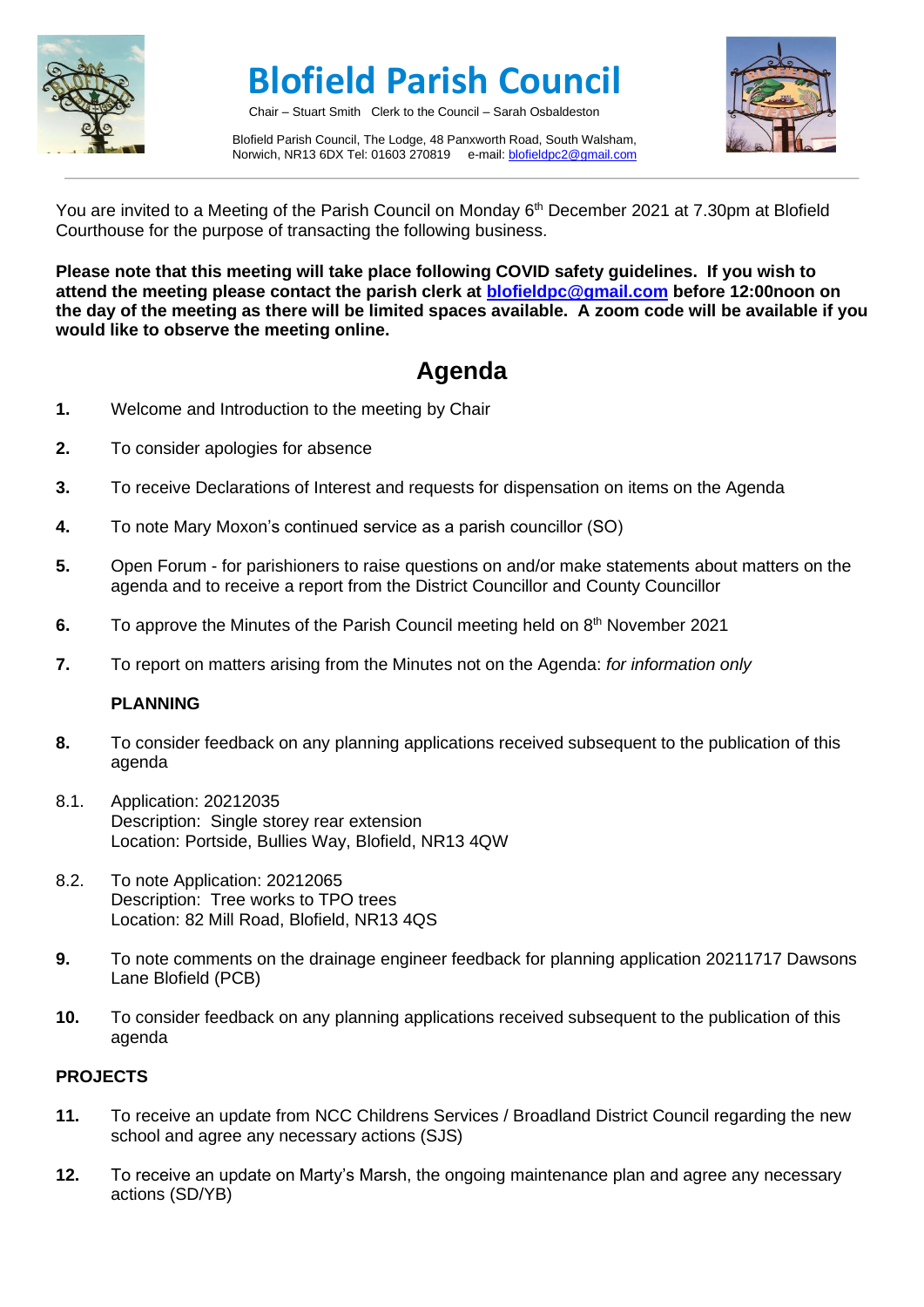- **13.** To receive an update on the bridge project at Marty's Marsh and agree any necessary actions (SD)
- **14.** To receive an update on the Churchyard wall and Churchyard headstone signage (EB)
- **15.** To receive an update on the Churchyard headstones and agree any further actions (SO)
- **16.** To receive an update on the Courthouse planning application (SO)
- **17.** To review approve a self-closing mechanism for the churchyard gate (EB/SD)
- **18.** To receive an update on the Town Pit, consider quotations and agree necessary actions (SD)
- **19.** To receive an update regarding the Country Park land linked to the 20171386 Memorial Hall Brundall development and agree next actions (SJS/SD)

#### **FINANCE & GOVERNANCE**

- **20.** To agree the budget and recommendations for 202223 and set the precept figure (SO)
- **21.** To note urgent laptop updates / upgrades expenditure made and agree any further expenditure (SO)
- **22.** To approve invoices for payment, note council funds and review internal monthly checks (SO/SD)
- **23.** To consider a repair to the wooden churchyard gate (YB)
- **24.** To note CIL spend guidance from Broadland District Council and agree transfer of the recent CIL income (SO)
- **25.** To consider an increase in solicitor costs for Wyngates land and agree any necessary actions (SO / SJS)

### **UPDATES / CONSIDERATIONS**

- **26.** To note a parishioners concerns over the grass length of the verges on Yarmouth Road / Lingwood Road and agree any necessary actions (SJS)
- **27.** To consider a request for metal detecting on Parish land (EB)
- **28.** To consider a request from the courthouse management committee regarding their car park (SJS)
- **29.** To receive an update on Wyngates land box hedging (SO)
- **30.** To receive an update from the National Highways / Blofield Parish Council meeting (SJS)
- **31.** To consider a parishioner request regarding town pit boundary trees (SD/MM)
- **32.** To consider a parking flyer in conjunction with Blofield School (PCB)
- **33.** To receive an update on bench repairs and agree any necessary actions (EB)
- **34.** To consider a proposal from Heathlands Management Committee regarding play equipment (SJS)
- **35.** To receive an update from the Margaret Harker Hall meeting (SD)
- **36.** To note parishioners ongoing concerns regarding speeding within the parish (SO)
- **37.** To receive the Clerk's Report & Correspondence (SO)
- **38.** Other reports and items for the next agenda *for information only*